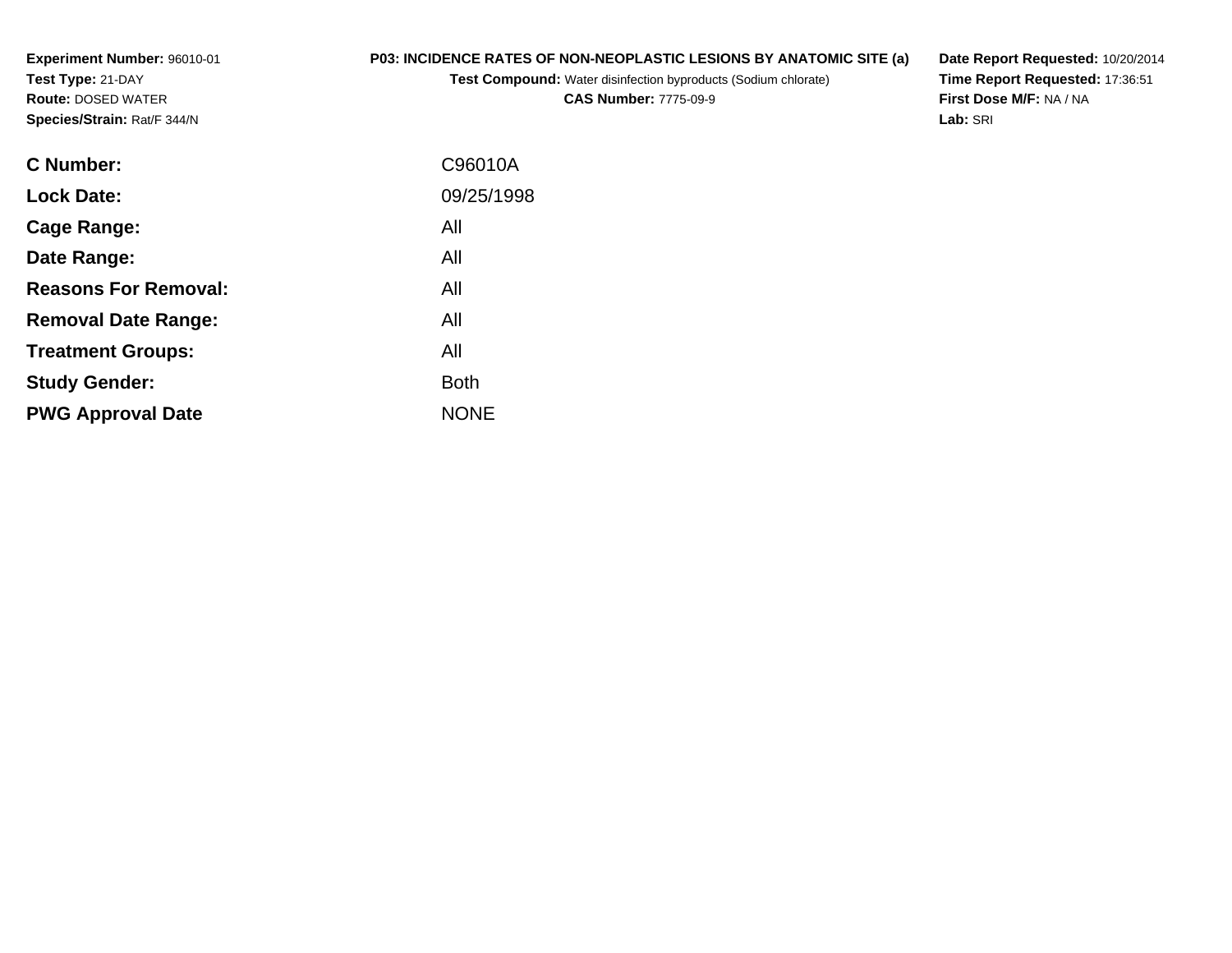**Test Compound:** Water disinfection byproducts (Sodium chlorate)

**CAS Number:** 7775-09-9

**Date Report Requested:** 10/20/2014**Time Report Requested:** 17:36:52**First Dose M/F:** NA / NA**Lab:** SRI

| F 344/N Rat MALE                        | 0 MG/L    | <b>125 MG/L</b> | <b>250 MG/L</b> | <b>500 MG/L</b> | <b>1000MG/L</b> | 2000MG/L  |
|-----------------------------------------|-----------|-----------------|-----------------|-----------------|-----------------|-----------|
| <b>Disposition Summary</b>              |           |                 |                 |                 |                 |           |
| <b>Animals Initially In Study</b>       | 10        | 10              | 10              | 10              | 10              | 10        |
| <b>Early Deaths</b>                     |           |                 |                 |                 |                 |           |
| <b>Survivors</b>                        |           |                 |                 |                 |                 |           |
| <b>Terminal Sacrifice</b>               | 10        | $10$            | 10              | 10              | 10              | 10        |
| <b>Animals Examined Microscopically</b> | 10        |                 | 10              | 10              | 10              | 10        |
| ALIMENTARY SYSTEM                       |           |                 |                 |                 |                 |           |
| Esophagus                               | (10)      | (0)             | (0)             | (0)             | (0)             | (9)       |
| Intestine Large, Cecum                  | (10)      | (0)             | (0)             | (0)             | (0)             | (10)      |
| Intestine Large, Colon                  | (10)      | (0)             | (0)             | (0)             | (0)             | (10)      |
| Intestine Large, Rectum                 | (10)      | (0)             | (0)             | (0)             | (0)             | (10)      |
| Intestine Small, Duodenum               | (10)      | (0)             | (0)             | (0)             | (0)             | (10)      |
| Intestine Small, Ileum                  | (10)      | (0)             | (0)             | (0)             | (0)             | (10)      |
| Intestine Small, Jejunum                | (10)      | (0)             | (0)             | (0)             | (0)             | (10)      |
| Liver                                   | (10)      | (0)             | (2)             | (0)             | (0)             | (10)      |
| Hemorrhage, Focal                       | $1(10\%)$ |                 |                 |                 |                 |           |
| Hepatodiaphragmatic Nodule              | $1(10\%)$ |                 | 2 (100%)        |                 |                 |           |
| Vacuolization Cytoplasmic, Focal        | $1(10\%)$ |                 |                 |                 |                 |           |
| Pancreas                                | (10)      | (0)             | (0)             | (0)             | (0)             | (10)      |
| <b>Salivary Glands</b>                  | (10)      | (0)             | (0)             | (0)             | (0)             | (10)      |
| Parotid GI, Basophilic Focus            | 5 (50%)   |                 |                 |                 |                 | 4 (40%)   |
| Stomach, Forestomach                    | (10)      | (0)             | (0)             | (0)             | (0)             | (10)      |
| Stomach, Glandular                      | (10)      | (0)             | (0)             | (0)             | (0)             | (10)      |
| CARDIOVASCULAR SYSTEM                   |           |                 |                 |                 |                 |           |
| <b>Blood Vessel</b>                     | (10)      | (0)             | (0)             | (0)             | (0)             | (10)      |
| Heart                                   | (10)      | (0)             | (0)             | (0)             | (0)             | (10)      |
| Cardiomyopathy, Focal                   |           |                 |                 |                 |                 | $1(10\%)$ |

ENDOCRINE SYSTEM

**Experiment Number:** 96010-01

**Test Type:** 21-DAY **Route:** DOSED WATER**Species/Strain:** Rat/F 344/N

a - Number of animals examined microscopically at site and number of animals with lesion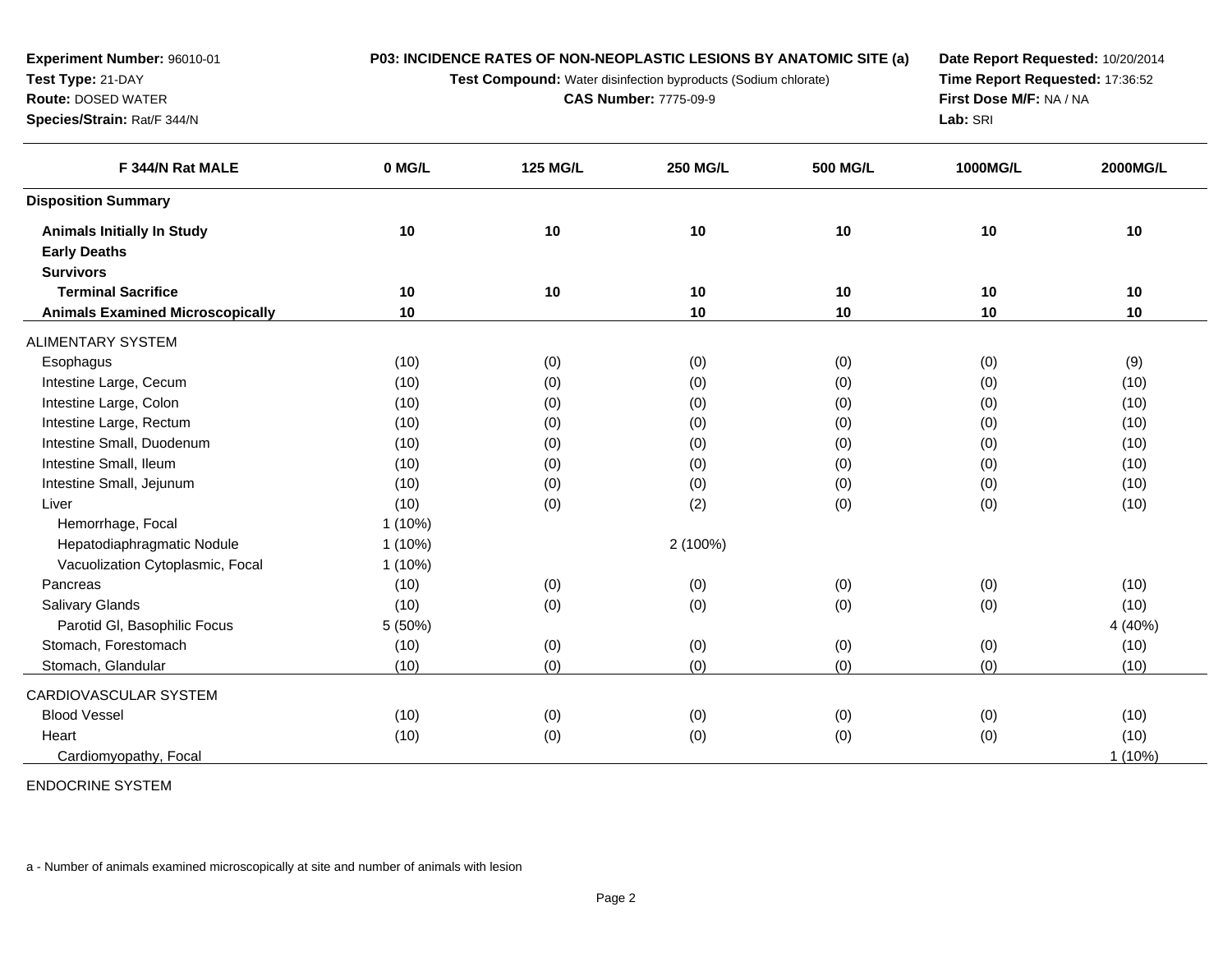**Test Compound:** Water disinfection byproducts (Sodium chlorate)

**CAS Number:** 7775-09-9

**Date Report Requested:** 10/20/2014 **Time Report Requested:** 17:36:52**First Dose M/F:** NA / NA**Lab:** SRI

| F 344/N Rat MALE                     | 0 MG/L    | <b>125 MG/L</b> | 250 MG/L | <b>500 MG/L</b> | 1000MG/L  | 2000MG/L  |
|--------------------------------------|-----------|-----------------|----------|-----------------|-----------|-----------|
| <b>Adrenal Cortex</b>                | (10)      | (0)             | (1)      | (0)             | (0)       | (10)      |
| Adrenal Medulla                      | (10)      | (0)             | (0)      | (0)             | (0)       | (10)      |
| Islets, Pancreatic                   | (0)       | (0)             | (0)      | (0)             | (0)       | (1)       |
| Parathyroid Gland                    | (9)       | (0)             | (0)      | (0)             | (0)       | (10)      |
| <b>Pituitary Gland</b>               | (9)       | (0)             | (0)      | (0)             | (0)       | (10)      |
| <b>Thyroid Gland</b>                 | (10)      | (0)             | (10)     | (10)            | (10)      | (10)      |
| Follicular Cel, Hyperplasia, Diffuse |           |                 |          | 4 (40%)         | 10 (100%) | 10 (100%) |
| <b>GENERAL BODY SYSTEM</b>           |           |                 |          |                 |           |           |
| None                                 |           |                 |          |                 |           |           |
| <b>GENITAL SYSTEM</b>                |           |                 |          |                 |           |           |
| Epididymis                           | (10)      | (0)             | (0)      | (0)             | (0)       | (10)      |
| <b>Preputial Gland</b>               | (10)      | (0)             | (0)      | (0)             | (0)       | (10)      |
| Prostate                             | (10)      | (0)             | (0)      | (0)             | (0)       | (10)      |
| Inflammation, Chronic                | $1(10\%)$ |                 |          |                 |           |           |
| <b>Seminal Vesicle</b>               | (10)      | (0)             | (0)      | (0)             | (0)       | (10)      |
| <b>Testes</b>                        | (10)      | (0)             | (0)      | (0)             | (0)       | (10)      |
| <b>HEMATOPOIETIC SYSTEM</b>          |           |                 |          |                 |           |           |
| <b>Bone Marrow</b>                   | (10)      | (0)             | (0)      | (0)             | (0)       | (10)      |
| Lymph Node                           | (2)       | (0)             | (5)      | (5)             | (7)       | (6)       |
| Deep Cervical, Ectasia               |           |                 |          |                 | 1(14%)    |           |
| Deep Cervical, Hemorrhage            |           |                 |          | 2(40%)          |           | 4 (67%)   |
| Deep Cervical, Hyperplasia, Lymphoid |           |                 | 2(40%)   | 2(40%)          |           | 3(50%)    |
| Pancreatic, Hemorrhage               |           |                 |          | 2(40%)          | 1(14%)    |           |
| Lymph Node, Mandibular               | (1)       | (0)             | (0)      | (0)             | (0)       | (0)       |
| Lymph Node, Mesenteric               | (10)      | (0)             | (0)      | (0)             | (0)       | (10)      |
| Spleen                               | (10)      | (0)             | (0)      | (0)             | (0)       | (10)      |
| Thymus                               | (10)      | (0)             | (0)      | (0)             | (0)       | (10)      |
| Hemorrhage, Focal                    | 2(20%)    |                 |          |                 |           |           |

a - Number of animals examined microscopically at site and number of animals with lesion

**Experiment Number:** 96010-01

**Test Type:** 21-DAY **Route:** DOSED WATER**Species/Strain:** Rat/F 344/N

e e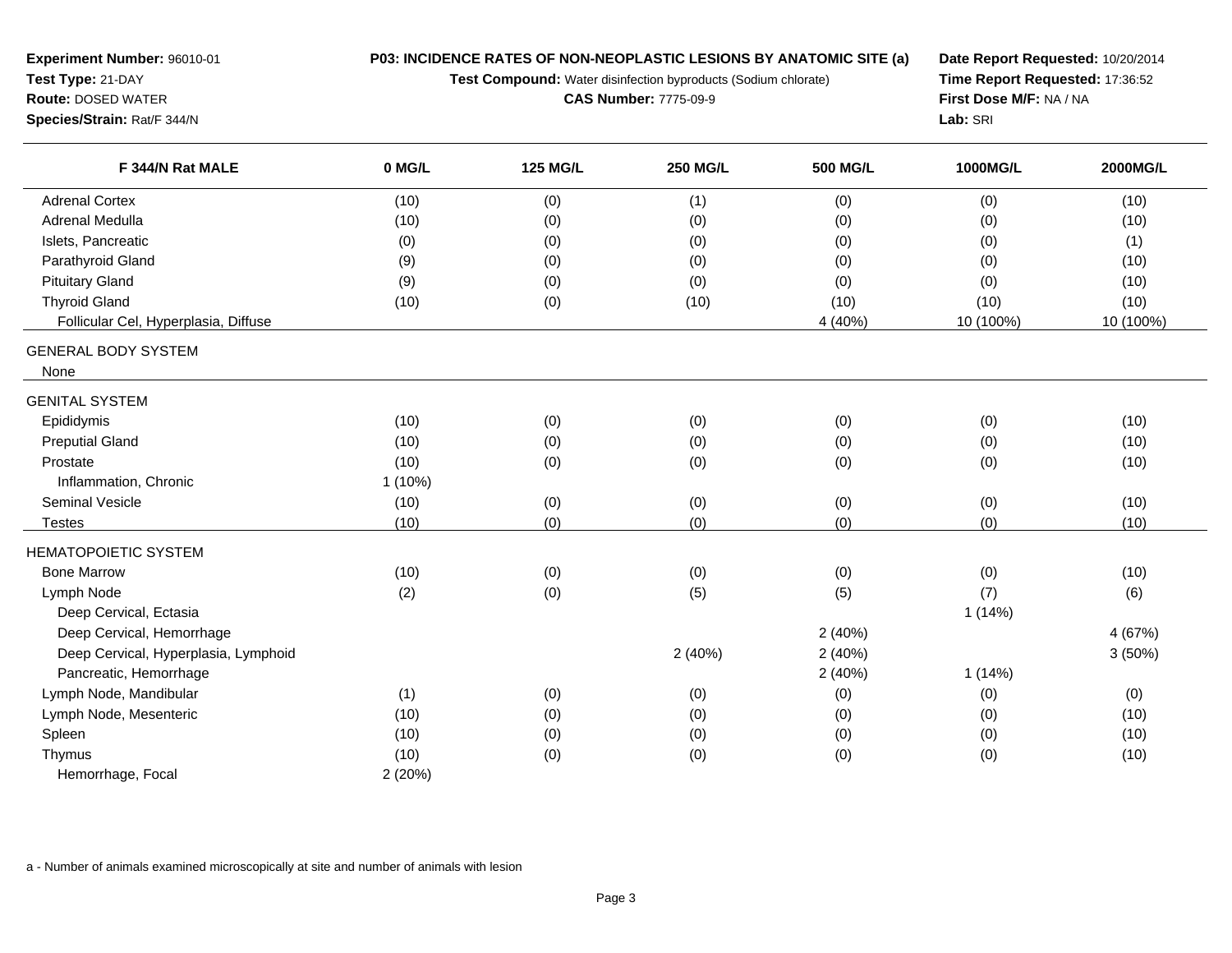**Test Compound:** Water disinfection byproducts (Sodium chlorate)

**CAS Number:** 7775-09-9

**Date Report Requested:** 10/20/2014**Time Report Requested:** 17:36:52**First Dose M/F:** NA / NA**Lab:** SRI

| F 344/N Rat MALE                                      | 0 MG/L    | <b>125 MG/L</b> | <b>250 MG/L</b> | <b>500 MG/L</b> | 1000MG/L | 2000MG/L |
|-------------------------------------------------------|-----------|-----------------|-----------------|-----------------|----------|----------|
| <b>INTEGUMENTARY SYSTEM</b>                           |           |                 |                 |                 |          |          |
| Mammary Gland                                         | (10)      | (0)             | (0)             | (0)             | (0)      | (9)      |
| Skin                                                  | (10)      | (0)             | (0)             | (0)             | (0)      | (10)     |
| MUSCULOSKELETAL SYSTEM                                |           |                 |                 |                 |          |          |
| Bone                                                  | (10)      | (0)             | (0)             | (0)             | (0)      | (10)     |
| NERVOUS SYSTEM                                        |           |                 |                 |                 |          |          |
| <b>Brain</b>                                          | (10)      | (0)             | (0)             | (0)             | (0)      | (10)     |
| RESPIRATORY SYSTEM                                    |           |                 |                 |                 |          |          |
| Lung                                                  | (10)      | (0)             | (4)             | (5)             | (4)      | (10)     |
| Alveolus, Infiltration Cellular, Histiocyte,<br>Focal |           |                 |                 |                 |          | 1 (10%)  |
| Hemorrhage, Focal                                     | $1(10\%)$ |                 | 3(75%)          | 4 (80%)         | 3(75%)   | 6(60%)   |
| Inflammation, Chronic, Focal                          |           |                 | 1(25%)          |                 |          |          |
| Interstitium, Inflammation, Chronic, Focal            |           |                 |                 |                 |          | 4 (40%)  |
| Nose                                                  | (10)      | (0)             | (0)             | (0)             | (0)      | (10)     |
| Trachea                                               | (10)      | (0)             | (0)             | (0)             | (0)      | (10)     |
| SPECIAL SENSES SYSTEM                                 |           |                 |                 |                 |          |          |
| None                                                  |           |                 |                 |                 |          |          |
| URINARY SYSTEM                                        |           |                 |                 |                 |          |          |
| Kidney                                                | (10)      | (0)             | (1)             | (0)             | (0)      | (10)     |
| Medulla, Congestion                                   |           |                 | 1 (100%)        |                 |          |          |
| <b>Urinary Bladder</b>                                | (10)      | (0)             | (0)             | (0)             | (0)      | (10)     |

\*\*\*END OF MALE DATA\*\*\*

a - Number of animals examined microscopically at site and number of animals with lesion

**Experiment Number:** 96010-01

**Test Type:** 21-DAY **Route:** DOSED WATER**Species/Strain:** Rat/F 344/N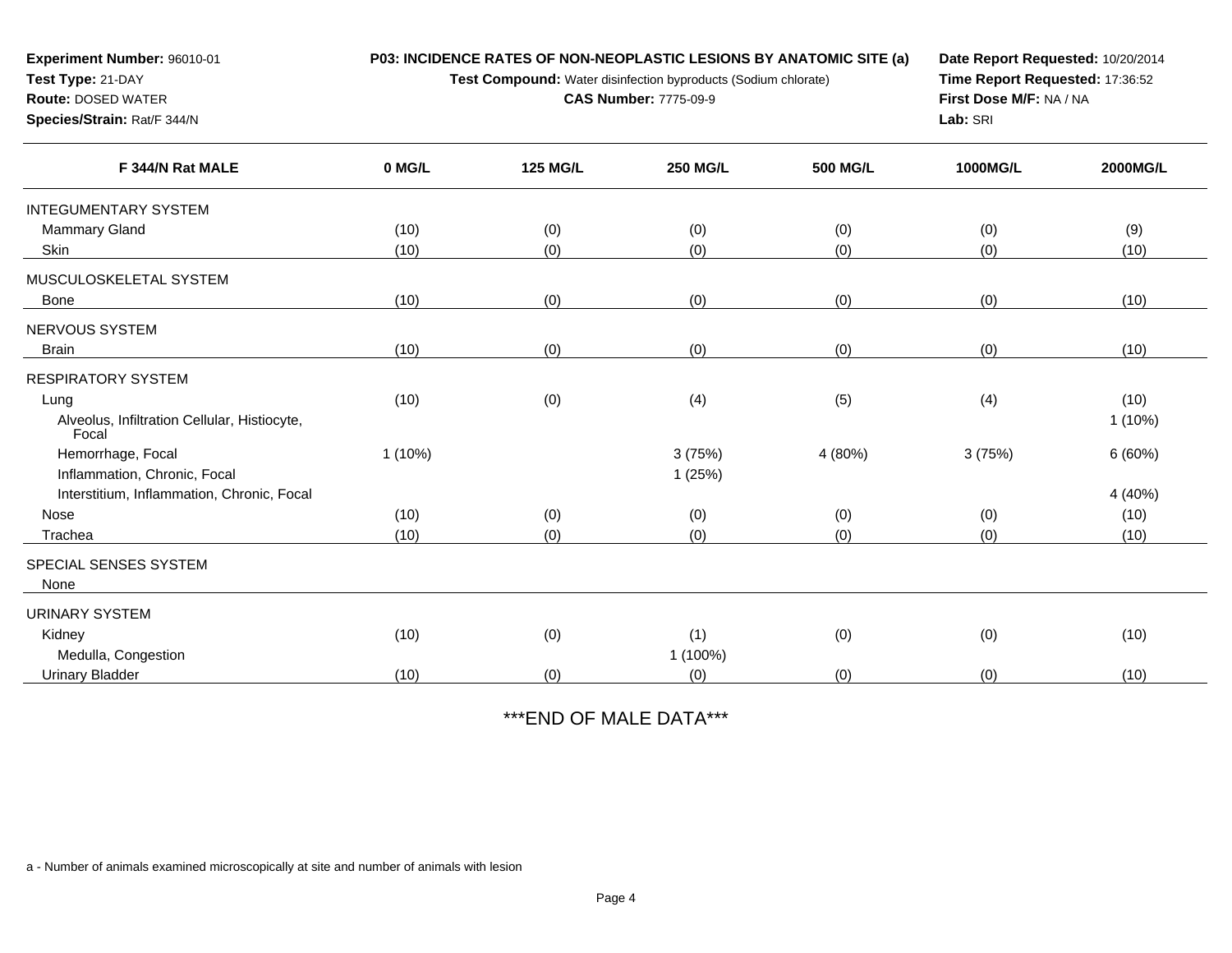**Test Compound:** Water disinfection byproducts (Sodium chlorate)

**CAS Number:** 7775-09-9

**Date Report Requested:** 10/20/2014 **Time Report Requested:** 17:36:52**First Dose M/F:** NA / NA**Lab:** SRI

| F 344/N Rat FEMALE                      | 0 MG/L    | <b>125 MG/L</b> | <b>250 MG/L</b> | <b>500 MG/L</b> | 1000MG/L | 2000MG/L |
|-----------------------------------------|-----------|-----------------|-----------------|-----------------|----------|----------|
| <b>Disposition Summary</b>              |           |                 |                 |                 |          |          |
| <b>Animals Initially In Study</b>       | 10        | 10              | 10              | $10$            | 10       | 10       |
| <b>Early Deaths</b>                     |           |                 |                 |                 |          |          |
| <b>Survivors</b>                        |           |                 |                 |                 |          |          |
| <b>Terminal Sacrifice</b>               | $10$      | 10              | 10              | 10              | 10       | 10       |
| <b>Animals Examined Microscopically</b> | 10        | 10              | 10              | 10              | 10       | 10       |
| <b>ALIMENTARY SYSTEM</b>                |           |                 |                 |                 |          |          |
| Esophagus                               | (10)      | (0)             | (0)             | (0)             | (0)      | (10)     |
| Intestine Large, Cecum                  | (10)      | (0)             | (0)             | (0)             | (0)      | (10)     |
| Intestine Large, Colon                  | (10)      | (0)             | (0)             | (0)             | (0)      | (10)     |
| Intestine Large, Rectum                 | (10)      | (0)             | (0)             | (0)             | (0)      | (10)     |
| Intestine Small, Duodenum               | (10)      | (0)             | (0)             | (0)             | (0)      | (10)     |
| Intestine Small, Ileum                  | (10)      | (0)             | (0)             | (0)             | (0)      | (10)     |
| Intestine Small, Jejunum                | (10)      | (0)             | (0)             | (0)             | (0)      | (10)     |
| Liver                                   | (10)      | (0)             | (0)             | (0)             | (0)      | (10)     |
| Hemorrhage, Focal                       | $1(10\%)$ |                 |                 |                 |          |          |
| Hepatodiaphragmatic Nodule              | $1(10\%)$ |                 |                 |                 |          | 1(10%)   |
| Pancreas                                | (10)      | (0)             | (0)             | (0)             | (0)      | (10)     |
| Salivary Glands                         | (10)      | (0)             | (0)             | (0)             | (0)      | (10)     |
| Parotid GI, Basophilic Focus            | $1(10\%)$ |                 |                 |                 |          | 2(20%)   |
| Stomach, Forestomach                    | (10)      | (0)             | (0)             | (0)             | (0)      | (10)     |
| Stomach, Glandular                      | (10)      | (0)             | (0)             | (0)             | (0)      | (10)     |
| CARDIOVASCULAR SYSTEM                   |           |                 |                 |                 |          |          |
| <b>Blood Vessel</b>                     | (10)      | (0)             | (0)             | (0)             | (0)      | (10)     |
| Heart                                   | (10)      | (0)             | (0)             | (0)             | (0)      | (10)     |
| <b>ENDOCRINE SYSTEM</b>                 |           |                 |                 |                 |          |          |
| <b>Adrenal Cortex</b>                   | (10)      | (1)             | (0)             | (0)             | (0)      | (10)     |
| Adrenal Medulla                         | (10)      | (0)             | (0)             | (0)             | (0)      | (10)     |
|                                         |           |                 |                 |                 |          |          |

a - Number of animals examined microscopically at site and number of animals with lesion

**Experiment Number:** 96010-01

**Test Type:** 21-DAY **Route:** DOSED WATER**Species/Strain:** Rat/F 344/N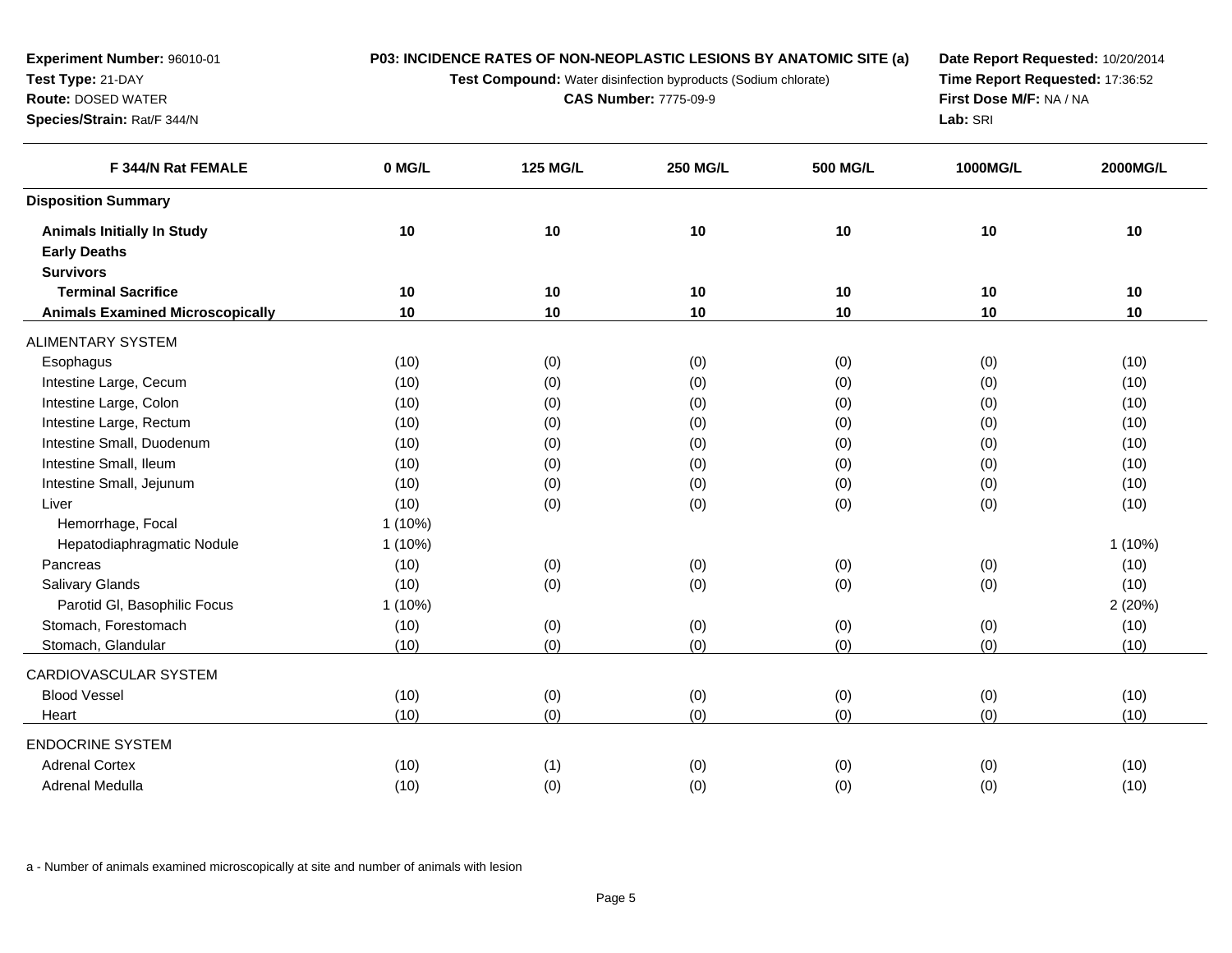| Experiment Number: 96010-01<br>Test Type: 21-DAY<br><b>Route: DOSED WATER</b><br>Species/Strain: Rat/F 344/N | P03: INCIDENCE RATES OF NON-NEOPLASTIC LESIONS BY ANATOMIC SITE (a)<br>Test Compound: Water disinfection byproducts (Sodium chlorate)<br><b>CAS Number: 7775-09-9</b> |                 |                 |                 | Date Report Requested: 10/20/2014<br>Time Report Requested: 17:36:52<br>First Dose M/F: NA / NA<br>Lab: SRI |           |
|--------------------------------------------------------------------------------------------------------------|-----------------------------------------------------------------------------------------------------------------------------------------------------------------------|-----------------|-----------------|-----------------|-------------------------------------------------------------------------------------------------------------|-----------|
| F 344/N Rat FEMALE                                                                                           | 0 MG/L                                                                                                                                                                | <b>125 MG/L</b> | <b>250 MG/L</b> | <b>500 MG/L</b> | 1000MG/L                                                                                                    | 2000MG/L  |
| Parathyroid Gland                                                                                            | (8)                                                                                                                                                                   | (0)             | (0)             | (0)             | (0)                                                                                                         | (7)       |
| <b>Pituitary Gland</b>                                                                                       | (10)                                                                                                                                                                  | (0)             | (0)             | (0)             | (0)                                                                                                         | (9)       |
| <b>Thyroid Gland</b>                                                                                         | (10)                                                                                                                                                                  | (10)            | (10)            | (10)            | (10)                                                                                                        | (10)      |
| Follicular Cel, Hyperplasia, Diffuse                                                                         |                                                                                                                                                                       |                 | $1(10\%)$       | 8 (80%)         | 5 (50%)                                                                                                     | 10 (100%) |
| Ultimobranchial Cyst                                                                                         |                                                                                                                                                                       | $1(10\%)$       |                 |                 | $1(10\%)$                                                                                                   | 2(20%)    |
| <b>GENERAL BODY SYSTEM</b><br>None                                                                           |                                                                                                                                                                       |                 |                 |                 |                                                                                                             |           |
| <b>GENITAL SYSTEM</b>                                                                                        |                                                                                                                                                                       |                 |                 |                 |                                                                                                             |           |
| <b>Clitoral Gland</b>                                                                                        | (10)                                                                                                                                                                  | (0)             | (0)             | (0)             | (0)                                                                                                         | (10)      |
| Ovary                                                                                                        | (10)                                                                                                                                                                  | (0)             | (0)             | (0)             | (0)                                                                                                         | (10)      |
| <b>Uterus</b>                                                                                                | (10)                                                                                                                                                                  | (0)             | (1)             | (0)             | (1)                                                                                                         | (10)      |
| Hydrometra                                                                                                   | $1(10\%)$                                                                                                                                                             |                 | 1 (100%)        |                 | 1 (100%)                                                                                                    | 4 (40%)   |
| <b>HEMATOPOIETIC SYSTEM</b>                                                                                  |                                                                                                                                                                       |                 |                 |                 |                                                                                                             |           |
| <b>Bone Marrow</b>                                                                                           | (10)                                                                                                                                                                  | (0)             | (0)             | (0)             | (0)                                                                                                         | (10)      |
| Lymph Node                                                                                                   | (7)                                                                                                                                                                   | (6)             | (6)             | (1)             | (3)                                                                                                         | (6)       |
| Deep Cervical, Ectasia                                                                                       |                                                                                                                                                                       | 1(17%)          | 3(50%)          |                 |                                                                                                             | 1(17%)    |
| Deep Cervical, Hemorrhage                                                                                    |                                                                                                                                                                       |                 |                 |                 |                                                                                                             | 1(17%)    |
| Deep Cervical, Hyperplasia, Lymphoid                                                                         | 4 (57%)                                                                                                                                                               | 3(50%)          | 1(17%)          |                 | 1(33%)                                                                                                      | 3(50%)    |
| Pancreatic, Hemorrhage                                                                                       |                                                                                                                                                                       | 1(17%)          |                 |                 | 2(67%)                                                                                                      | 1(17%)    |
| Pancreatic, Hyperplasia, Lymphoid                                                                            | 1(14%)                                                                                                                                                                |                 |                 |                 |                                                                                                             | 1(17%)    |
| Pancreatic, Pigmentation, Hemosiderin                                                                        |                                                                                                                                                                       |                 | 1(17%)          |                 |                                                                                                             |           |
| Lymph Node, Mandibular                                                                                       | (1)                                                                                                                                                                   | (0)             | (0)             | (0)             | (0)                                                                                                         | (0)       |
| Lymph Node, Mesenteric                                                                                       | (10)                                                                                                                                                                  | (0)             | (0)             | (0)             | (0)                                                                                                         | (10)      |
| Spleen                                                                                                       | (10)                                                                                                                                                                  | (0)             | (0)             | (0)             | (0)                                                                                                         | (10)      |
| Thymus                                                                                                       | (10)                                                                                                                                                                  | (0)             | (0)             | (0)             | (0)                                                                                                         | (10)      |
| Hemorrhage, Focal                                                                                            |                                                                                                                                                                       |                 |                 |                 |                                                                                                             | 1(10%)    |
| <b>INTEGUMENTARY SYSTEM</b>                                                                                  |                                                                                                                                                                       |                 |                 |                 |                                                                                                             |           |
| <b>Mammary Gland</b>                                                                                         | (9)                                                                                                                                                                   | (0)             | (0)             | (0)             | (0)                                                                                                         | (10)      |

a - Number of animals examined microscopically at site and number of animals with lesion